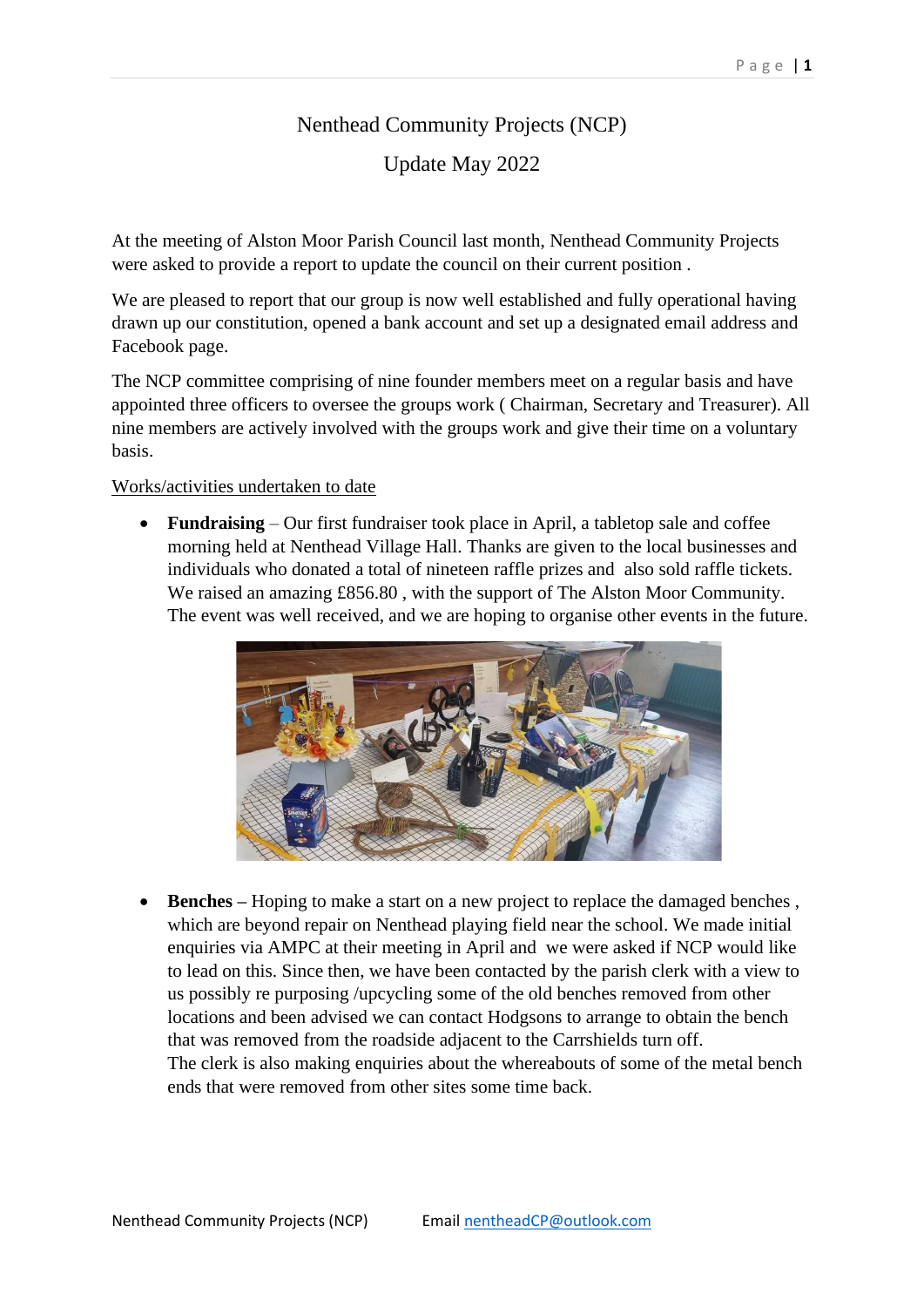• **Queens Jubilee** – Following the April meeting where AMPC announced they would be providing a jubilee tree for the three parish wards, we made contact and offered to help. We made a start by asking the Nenthead community to get involved by suggesting some species of tree and potential sites for planting. We have been working alongside Cllr Ron Robinson who is leading on this initiative.

A 'Rowan' (Mountain Ash) has proven to be a popular choice and we have identified a couple of sites where the chosen tree could be planted.

We have taken delivery of the tree guard and have some volunteers lined up to help plant the tree when the time comes.

NCP are also supporting the joint community celebration event planned for the village due to take place on 3rd June. Working alongside other groups and organisations who are helping to arrange the activities due to take place at The Hive and Nenthead Village Hall.



• **Nenthead Fountain/Water pump restoration project –** Work continues looking into quotations for restoring the structure and anticipated stonework's. The initial condition report commissioned via AMPC is being used to identify what repairs are required and quotations are being sought from suitably skilled tradesman who specialise in this type of restoration and have undertaken similar works on historical monuments.

We are also in the process of arranging an historical statement, which is required by

Eden District Council Planning Department as part of any planning application, before any renovations can be considered. Work continues investigating other funding options, including potential grant funding, now that it has been confirmed that we have secured the sum of £5,000 match funding via the parish council precept. This funding has been set aside and is being held by the council.